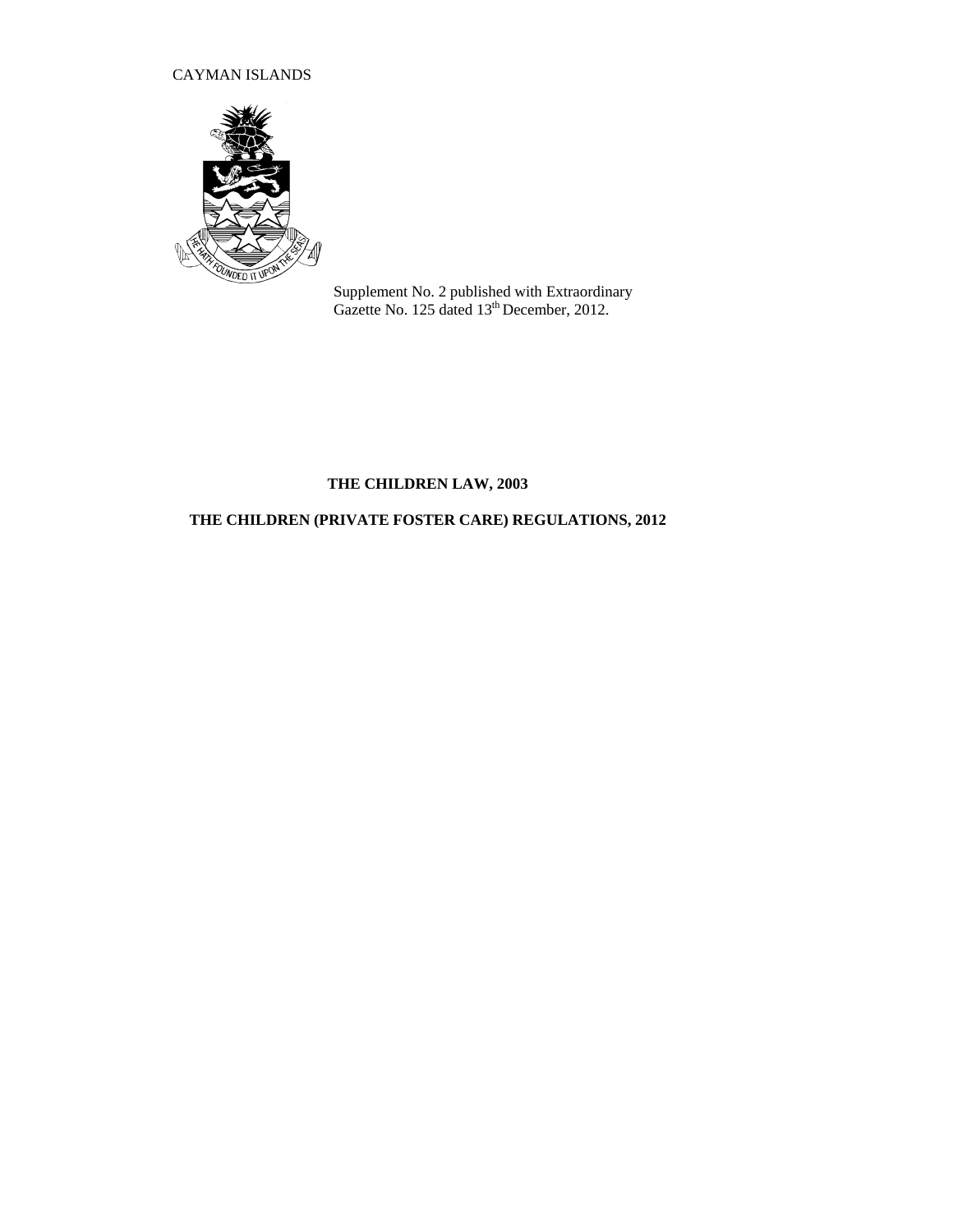### **THE CHILDREN (PRIVATE FOSTER CARE) REGULATIONS, 2012**

### **ARRANGEMENT OF REGULATIONS**

- [1.](http://www.opsi.gov.uk/si/si1991/Uksi_19910910_en_2.htm#mdiv1) Citation
- [2.](http://www.opsi.gov.uk/si/si1991/Uksi_19910910_en_2.htm#mdiv2) Definitions<br>3. Notification
- Notification of proposal to provide private foster care
- [4.](http://www.opsi.gov.uk/si/si1991/Uksi_19910910_en_3.htm#mdiv3) Action by the Department on receipt of notification of proposal
- [5.](http://www.opsi.gov.uk/si/si1991/Uksi_19910910_en_3.htm#mdiv4) Notification by person providing private foster care
- [6.](http://www.opsi.gov.uk/si/si1991/Uksi_19910910_en_3.htm#mdiv5) Notification of a child going to live with a private foster carer
- 
- [7.](http://www.opsi.gov.uk/si/si1991/Uksi_19910910_en_3.htm#mdiv6) Action by the Department on receipt of notification<br>8. Subsequent visits to children receiving private foster [8.](http://www.opsi.gov.uk/si/si1991/Uksi_19910910_en_3.htm#mdiv7) Subsequent visits to children receiving private foster care<br>9. Notification of change of circumstances
- [9.](http://www.opsi.gov.uk/si/si1991/Uksi_19910910_en_3.htm#mdiv9) Notification of change of circumstances
- 10. Notification of the end of a private foster care arrangement
- 11. Form of notification

### **SCHEDULES**

SCHEDULE 1 - Information to be provided in notification

SCHEDULE 2 - Welfare of children who are to receive private foster care SCHEDULE 3 - Welfare of children who are receiving private foster care

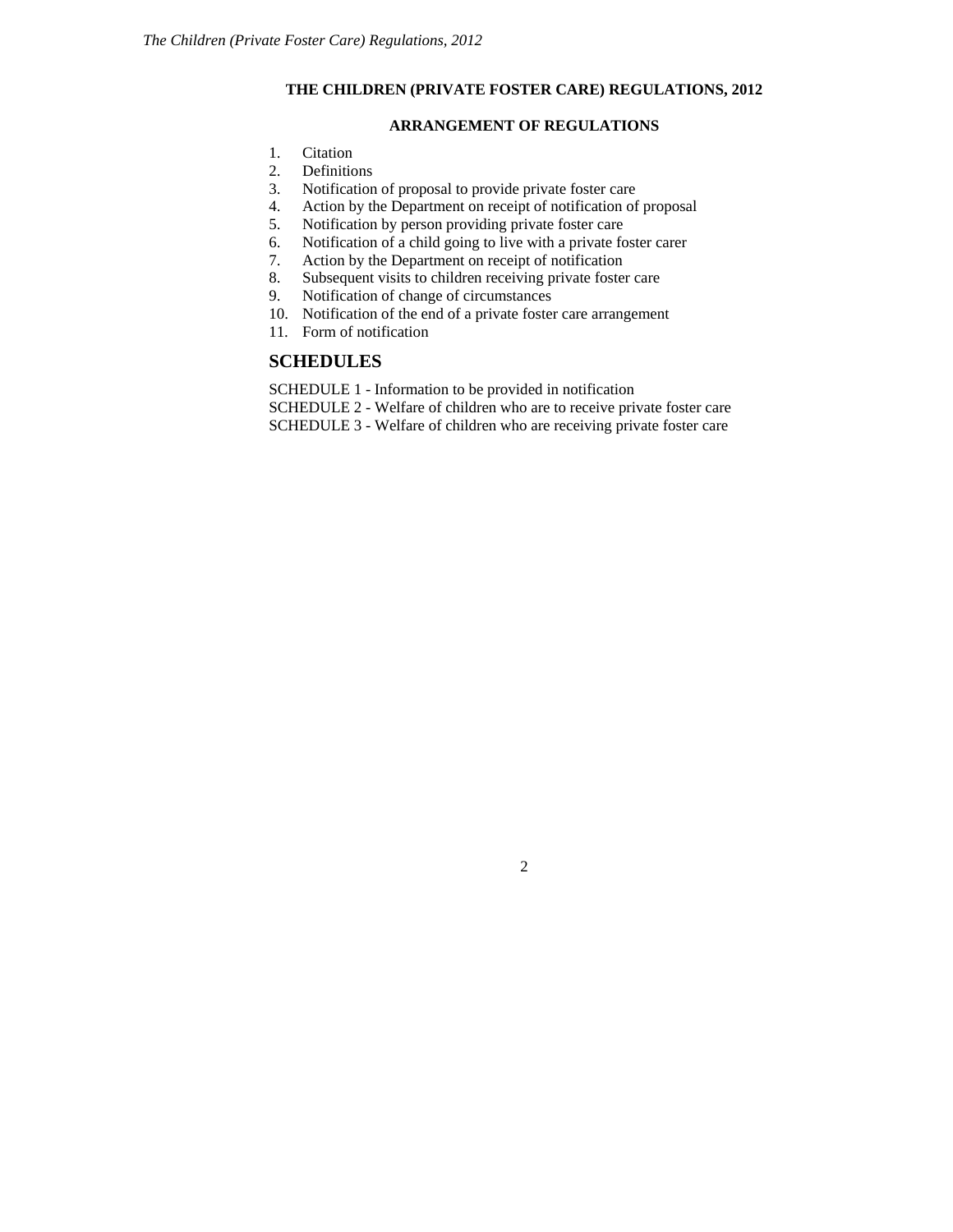#### **THE CHILDREN LAW, 2003**

#### **THE CHILDREN (PRIVATE FOSTER CARE) REGULATIONS, 2012**

The Governor in Cabinet, in exercise of the powers conferred by section 68(2) of, and paragraph 6 of Schedule 8 to, the Children Law, 2003, hereby makes the following Regulations-

1. These Regulations may be cited as the Children (Private Foster Care) Regulations, 2012. Citation

2. In these Regulations-<br>
Definitions

"Law" means the Children Law, 2003;

"private foster carer" means a person who provides private foster care to a child; and

"working day" means any day other than a Saturday, Sunday or a day which is a Public General Holiday under the Public Holidays Law (2007 Revision). (2007 Revision)

3. (1) A person who proposes to provide private foster care shall notify the Department of the proposal at least six weeks before the private foster care arrangement is due to commence.

(2) A person who is involved in arranging for a child to receive private foster care shall notify the Department of the arrangement as soon as possible after the arrangement has been made.

(3) A parent of a child or a person who has parental responsibility for a child, who is aware of arrangements for that child to receive private foster care, shall notify the Department of those arrangements as soon as possible after becoming aware.

Notification of proposal to provide private foster care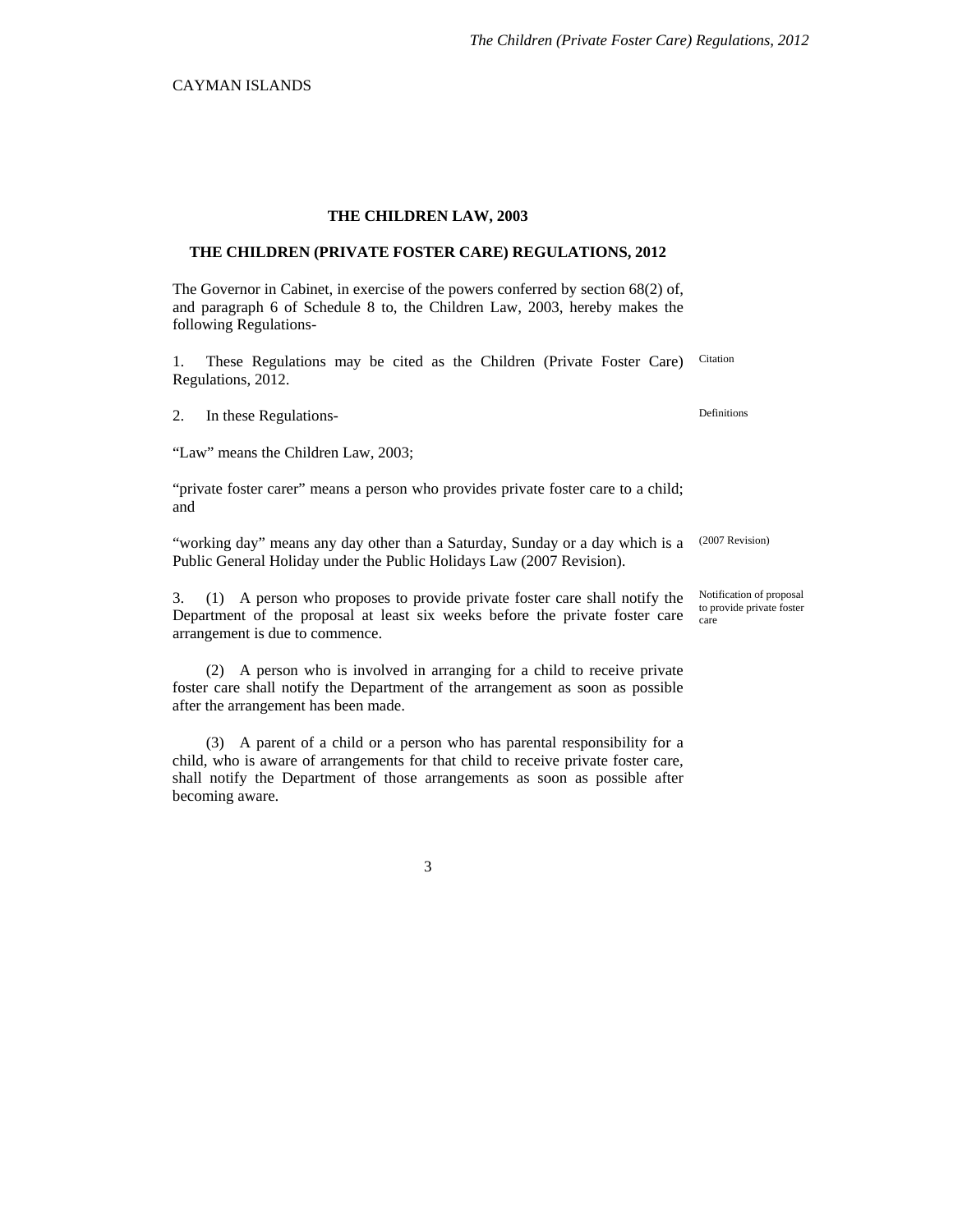(4) Notification given under paragraphs (1) to (3) shall contain such of the information specified in Schedule 1 as the person giving the notification is able to provide.

Action by the Department on receipt of notification of proposal

4. (1) Where the Department has received notification under regulation 3, it shall, for the purposes of discharging its duty under section 68(1) of the Law arrange for an officer of the Department within seven working days to-

- (a) visit the premises where it is proposed that the child will be cared for and accommodated;
- (b) visit and speak to the proposed private foster carer and to all members of his household;
- (c) visit and speak to the child alone, unless the officer considers it inappropriate;
- (d) speak to and, if it is practicable to do so, visit every parent of or person with parental responsibility for the child; and
- (e) establish such matters listed in Schedule 2 as appear to the officer to be relevant.

(2) The officer, after he has completed his functions under paragraph (1), shall submit a written report of his findings to the Department.

5. (1) A private foster carer who has been existence prior to the coming into force of these Regulations and who has not given notification to the Department in accordance with regulation 3 shall notify the Department immediately.

(2) Notification given under paragraph (1) shall contain such of the information specified in Schedule 1 as the person giving the notification is able to provide.

6. (1) A person who has given notification under regulation  $3(1)$  shall notify the Department of the foster care arrangements within forty-eight hours of providing the foster care.

(2) A parent of a child or any other person who has parental responsibility for that child, who has given notification under regulation 3(2) or 3(3) shall notify the Department within forty-eight hours of the child going to live with a private foster carer.

7. (1) Where the Department has received a notification under regulation 5 or 6 it shall, for the purposes of discharging its functions under section 68(1) of the Law, arrange for an officer of the Department to, within seven working days-

> (a) visit the premises where the child is being cared for and accommodated;

> > 4

Notification by person providing private foster care

Notification of a child going to live with a private foster carer

Action by the Department on receipt of notification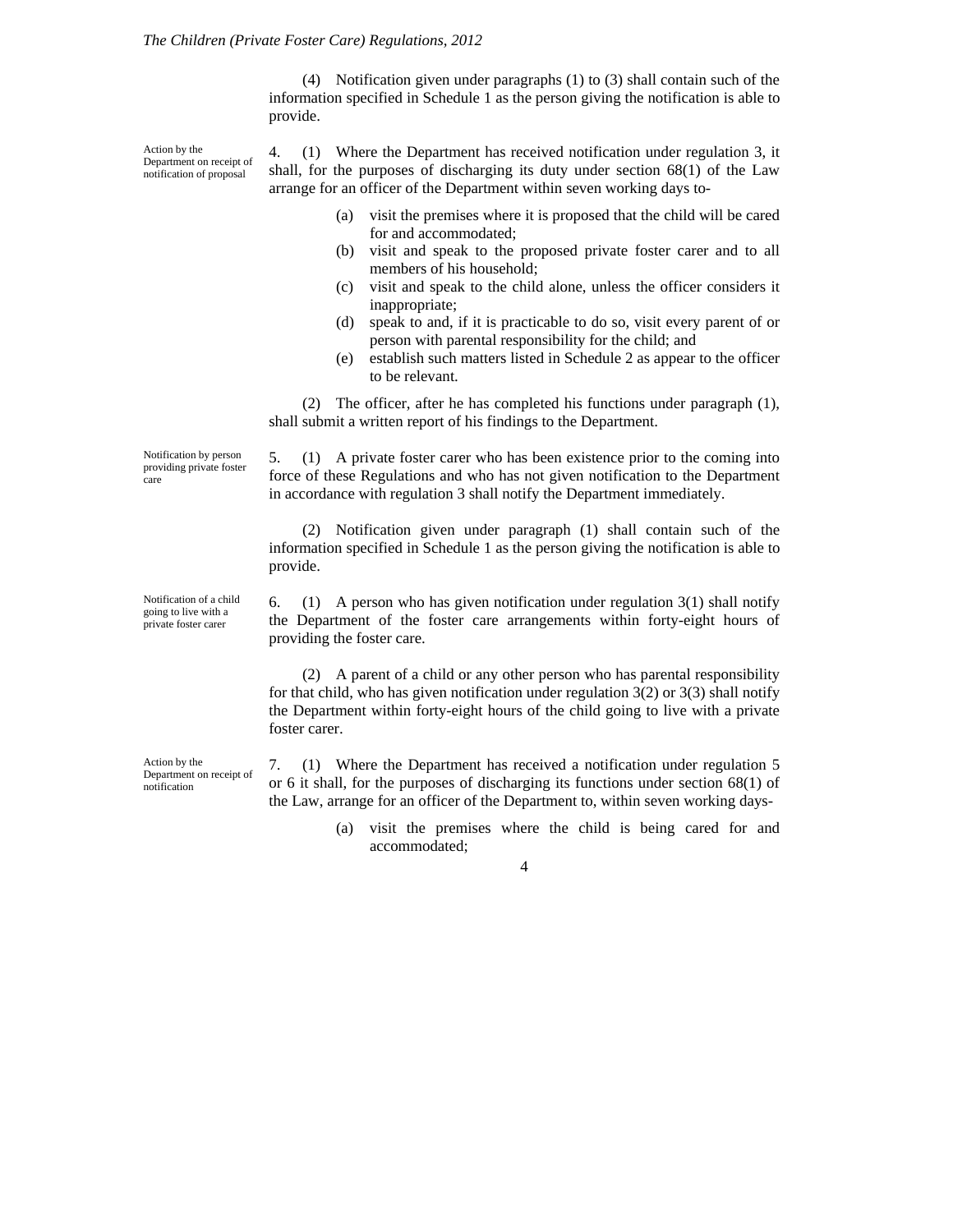- (b) visit and speak to the private foster carer and to all members of his household;
- (c) visit and speak to the child alone unless the officer considers it inappropriate;
- (d) speak to and if it is practicable to do so, visit every parent of or person with parental responsibility for the child; and
- (e) establish such matters listed in Schedule 3 as appear to the officer to be relevant.

(2) The officer, after he has completed his functions under paragraph (1), shall submit a written report of his findings to the Department.

8. (1) The Department shall arrange for one of its officers to visit every child who is receiving private foster care-

- (a) at intervals of not more than six weeks in the first year of the private foster care arrangement; and
- (b) at intervals of not more than twelve weeks in any second or subsequent year.

(2) In addition to visits carried out in accordance with paragraph (1), the Department shall arrange for every child who is fostered privately to be visited by an officer when reasonably requested to do so by the child, a private foster carer, a parent of the child or any other person with parental responsibility for the child.

- (3) When carrying out a visit under this regulation the officer shall-
	- (a) speak to the child alone unless he considers it inappropriate;
	- (b) establish such matters listed in Schedule 3 as appear to him to be relevant; and
	- (c) submit a written report on his findings to the Department after each visit carried out in accordance with this regulation.

(4) For the purposes of this regulation, a private foster care arrangement is deemed to begin when the Department becomes aware of it.

## 9. (1) A private foster carer shall notify the Department of-<br>Notification of change

- (a) any change of his address;
- (b) any offence of which he or a person who is part of or employed at his household has been convicted;
- (c) any disqualification under section 69 of the Law imposed on him or a person who is part of, or employed at, his household;
- (d) any person who begins to be part of or begins to be employed at, his household, and any offence of which that person has been

private foster care

Subsequent visits to children receiving

of circumstances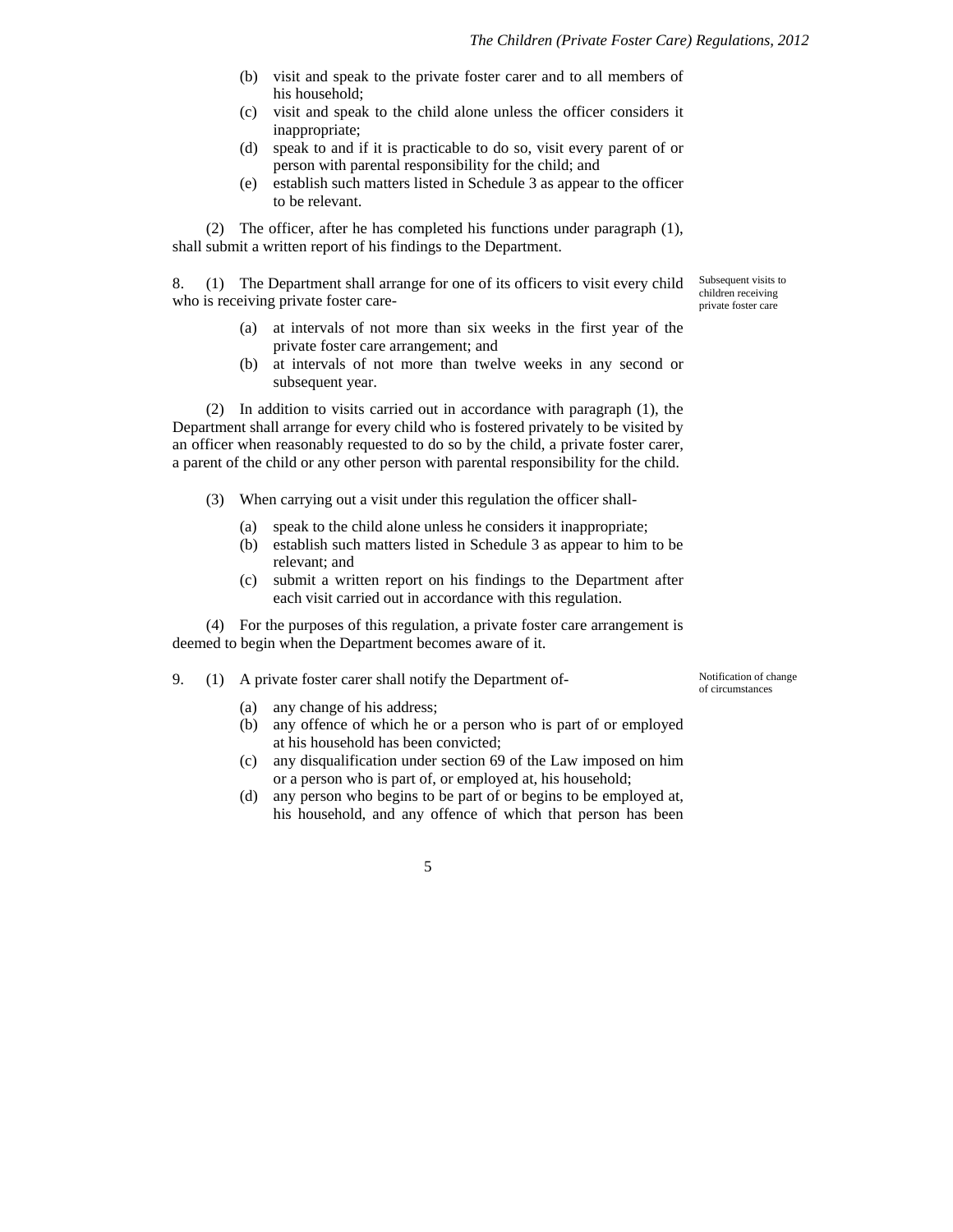convicted, and any disqualification or prohibition imposed on him under section 69 or 70 of the Law; and

- (e) any person who ceases to be part of or employed at his household.
- (2) A notification under paragraph (1) shall be given-
	- (a) in advance, if practicable; or
	- (b) in any other case, not more than forty-eight hours after the change of circumstances.

(3) The parent of a privately fostered child or any other person who has parental responsibility for the child, who knows that the child is being fostered privately, shall notify the Department of any change of his own address.

Notification of the end of a private foster care arrangement

10. (1) Subject to paragraphs (2) and (3), a person who has been providing private foster care but has ceased to do so, shall notify the Department within forty-eight hours and include in the notification the name and address of the person into whose care the child was received and that person's relationship with the child.

(2) Where a person has been providing private foster care to a child but has ceased to do so due to the death of the child, he shall indicate in his notification to the Department that the child's death is the reason for the end of the private foster care arrangement.

(3) Paragraph (1) shall not apply where the private foster carer intends to resume the private fostering arrangement after an interval of not more than twenty-seven days but if-

- (a) he subsequently abandons his intentions; or
- (b) the interval expires without his having given effect to his intention,

he shall notify the Department within forty-eight hours of abandonment of his intention or, as the case may be, the expiry of the interval.

(4) Any parent of a privately fostered child or any other person who has parental responsibility for a child, who has given notification to the Department under regulation 3(2) or (3) shall notify the Department of the ending of the private foster care arrangement and include in the notification the name and address of the person into whose care the child was received and that person's relationship with the child.

11. Any notification required under these Regulations shall be given directly to the Department or sent by registered post. Form of notification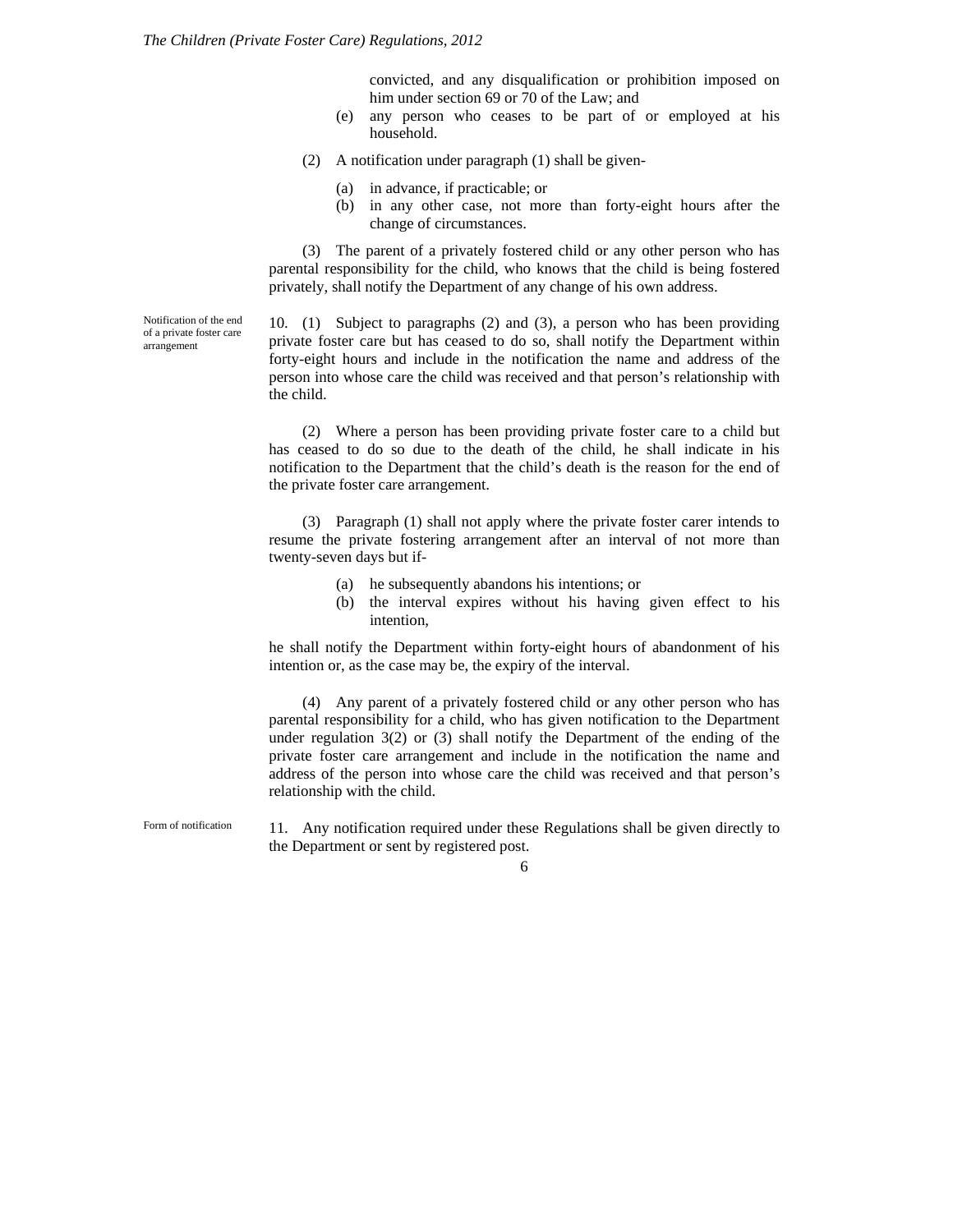### **SCHEDULE 1**

(Regulations 3(4) and 5(2))

### **Information to be provided in notification**

- 1. The information referred to in regulations 3(4) and 5(2) is-
	- (a) the name, sex, date and place of birth, religious persuasion, race, cultural and linguistic background of the child;
	- (b) the name and current address of the person giving the notice and his addresses within the previous five years;
	- (c) the name and current address of the proposed or current private foster carer and his addresses within the previous five years;
	- (d) the name and current address of the parents of the child and of any other person who has parental responsibility for the child and (if different) of any person from whom the child is to be, or was, received;
	- (e) the name and current address of the minor siblings of the child, and details of the arrangements for their care;
	- (f) the name and current address of any person, other than a person specified in sub-paragraph (d), who is or was involved in arranging for the child to be fostered privately;
	- (g) the date on which it is intended that the private foster care arrangement will start, or on which it did start; and
	- (h) the intended duration of the private foster care arrangement.

2. In the case of a person giving notice under regulation 3(1) or 5(1) the information referred to in regulations 3(4) and 5(2) also includes-

- (a) any offence of which he has been convicted;
- (b) any disqualification or prohibition imposed on him under section 69 or 70 of the Law;
- (c) any such conviction, disqualification or prohibition imposed on any other person living in or employed at the same household;
- (d) any order of a kind specified in regulations under section 69 of the Law made at any time with respect to him;
- (e) any order of a kind specified in regulations under section 69 of the Law made at any time with respect to a child who has been in his care; and
- (f) any rights or power with respect to a child that have been at any time vested in an authority specified in regulations under section 69 of the Law or under an enactment specified in those regulations.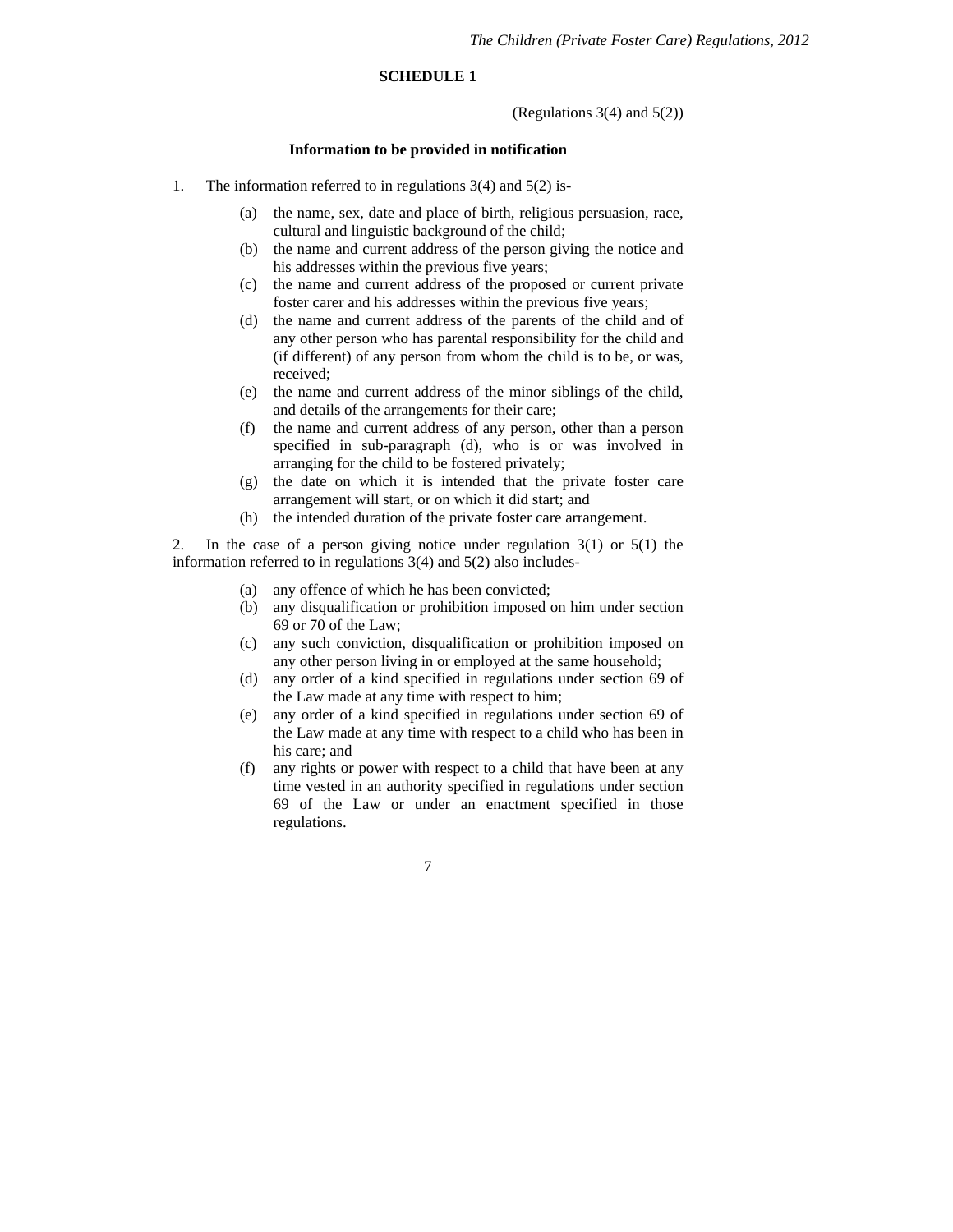### **SCHEDULE 2**

(Regulation  $4(1)(e)$ )

#### **Welfare of children who are to receive private foster care**

The matters referred to in regulation  $4(1)(e)$  are-

- (a) that the intended duration of the arrangement is understood by and agreed between-
	- (i) the parents of the child or any other person with parental responsibility for the child; and
	- (ii) the proposed private foster carer;
- (b) the wishes and feelings of the child about the proposed arrangement (considered in the light of his age and understanding);
- (c) the suitability of the proposed accommodation;
- (d) the capacity of the proposed private foster carer to look after the child;
- (e) the suitability of other members of the proposed private foster carer's household;
- (f) the arrangements for contact between the child and his parents, any other person with parental responsibility for him, and other persons who are significant to him, have been agreed and understood and that those arrangements will be satisfactory for the child;
- (g) that the parents of the child or any other person with parental responsibility for him and the proposed private foster carer have agreed financial arrangements for the care and maintenance of the child;
- (h) that consideration has been given to, and necessary steps taken to make arrangements for the child's health care;
- (i) that consideration has been given to and necessary steps taken to make arrangements for the child's education;
- (j) how decisions about the care of the child will be taken; and
- (k) whether the proposed private foster carer, the parents of the child, any other person with parental responsibility for the child, or any other person concerned with the child are being given such advice as seems to the Department to be needed.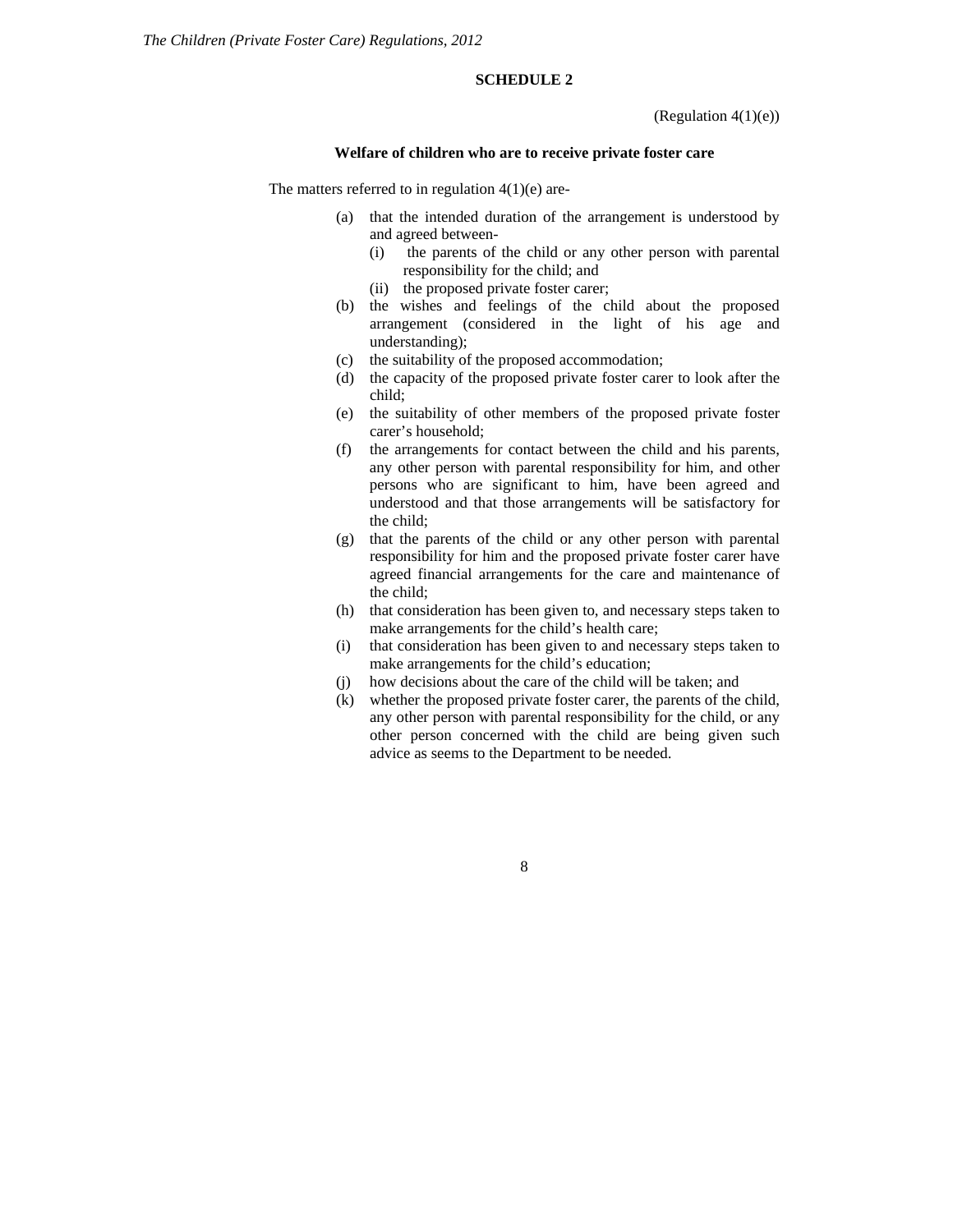#### **SCHEDULE 3**

(Regulations  $7(1)(e)$  and  $8(3)(b)$ )

#### **Welfare of children who are receiving private foster care**

The matters referred to in regulations  $7(1)(e)$  and  $8(3)(b)$  are-

- (a) that the intended duration of the fostering arrangement is understood and agreed between-
	- (i) the parents of the child or any other person with parental responsibility for the child; and
	- (ii) the proposed private foster carer;
- (b) the wishes and feelings of the child about the arrangement (considered in the light of his age and understanding);
- (c) that the child's physical, intellectual, emotional, social and behavioural development is appropriate and satisfactory;
- (d) that the child's needs arising from his religious persuasion, race, origin, cultural and linguistic background are being met;
- (e) that the financial arrangements for the care and maintenance of the child are working;
- (f) the capacity of the private foster carer to look after the child;
- (g) the suitability of the accommodation;
- (h) that the arrangements for care of the child's health are in place;
- (i) the arrangements for the child's education;
- (j) the standard of the care which the child is being given;
- (k) the suitability of members of the private foster carer's household;
- (l) whether the contact between the child and his parents, or any other person with whom contact has been arranged, is satisfactory for the child;
- (m) how decisions about the child's care are being taken; and
- (n) whether the private foster carer, the parents of the child, any other person with parental responsibility for the child, or any other person concerned with the child are being given such advice as appears to the Department to be necessary.

Made in Cabinet on the  $28<sup>th</sup>$  day of August, 2012.

Kim Bullings

Clerk of the Cabinet.